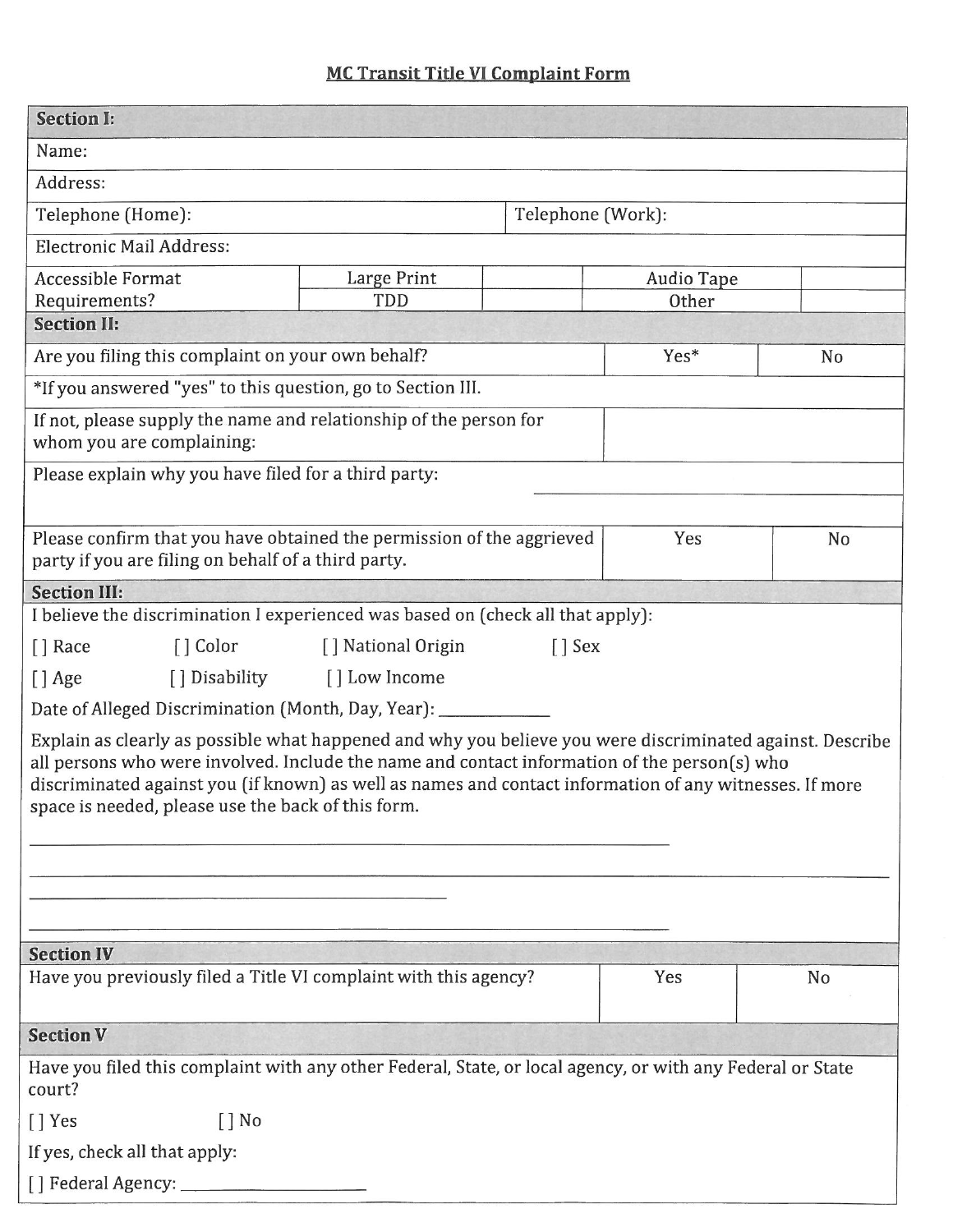| Please provide information about a contact person at the agency/court where the complaint was filed. |  |  |  |
|------------------------------------------------------------------------------------------------------|--|--|--|
| Name:                                                                                                |  |  |  |
| Title:                                                                                               |  |  |  |
| Agency:                                                                                              |  |  |  |
| Address:                                                                                             |  |  |  |
| Telephone:                                                                                           |  |  |  |
| <b>Section VI</b>                                                                                    |  |  |  |
| Name of agency complaint is against:                                                                 |  |  |  |
| Contact person:                                                                                      |  |  |  |
| Title:                                                                                               |  |  |  |
| Telephone number:                                                                                    |  |  |  |

You may attach any written materials or other information that you think is relevant to your complaint.

Signature and date required below

Signature

Date

Please submit this form in person at the address below, or mail this form to: Robert Zondor Title VI Coordinator 1801 Kentucky St. Michigan City, IN 46360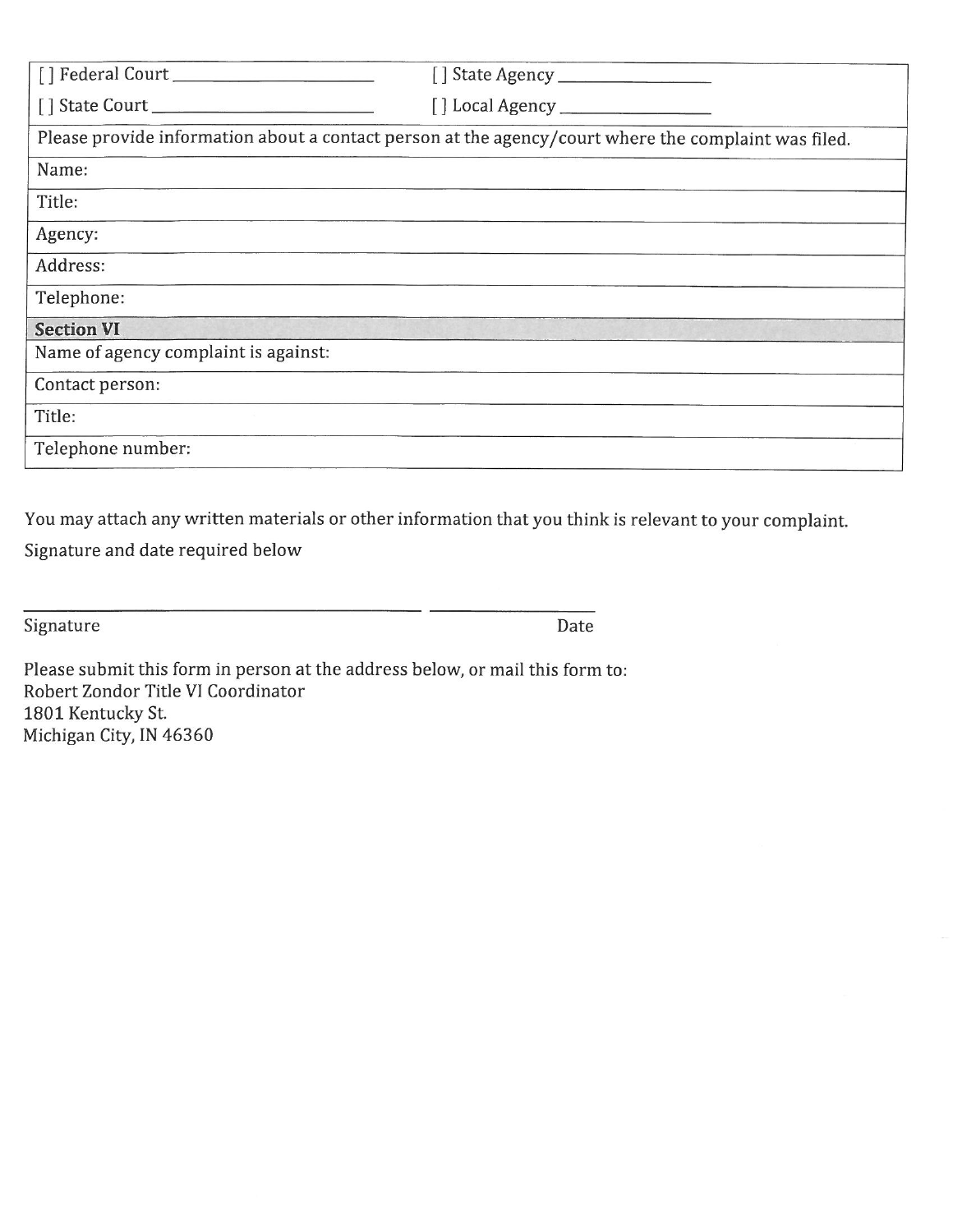## MICHIGAN CITY TRANSIT TITLE VI COMPLAINT PROCEDURES

This section outlines the Title VI complaint procedures related to providing programs, services, and benefits. However, it does not deny the complainant the right to file formal complaints with the Indiana Civil Rights Commission, Federal Transit Administration, or seek private counsel for complaints alleging discrimination, intimidation of any kind that is prohibited by law. Title VI of the Civil Rights Act of 1964 requires that no person in the United States shall, on the grounds of race, color, or national origin, be excluded from, be denied the benefits of or be subject to discrimination under any program or activity receiving federal financial assistance.

1. Any person who believes that he or she, individually, or as a member of any specific class of persons, has been subjected to discrimination on the basis of race, color, national origin, ancestry, handicap and familial status as noted below may file a written complaint with the Michigan City Human Rights Executive Director (hereinafter referred to as the "Executive Director"), 100 East Michigan Boulevard, Michigan City, Indiana, 46360. The Michigan City Human Rights Department under ordinance 3283 requires complaints be filed within 90 days of the alleged incident. Complainants have the right to complain directly to the appropriate federal agency. Federal and State law requires complaints be filed within 180 calendar days of the alleged incident.

Every effort will be made to obtain early resolution of complaints. The option of informal meeting(s) between the affected parties and the Executive Director may be utilized for resolutions. The Executive Director will notify Michigan City Transit Director of all Title VI complaints as well as all resolutions.

2. Complaints must meet the following requirements:

a. The complaint must be filed within 90 days of the alleged occurrence. The allegation must involve a covered basis such as race, color, nation origin, sex, religion, ancestry, handicap and familial status. The allegation must involve the Michigan City Transit service.

b. The complaint shall be in writing, signed and dated by the complainant(s). In cases where Complainant is unable or incapable of providing a written statement, a verbal complaint may be made. The Executive Director or designee will interview the Complainant and assist the person in converting verbal complaints to writing. All complaints must, however, be signed by the Complainant or his/her representative.

c. The written complaint shall include the following information:

1.) Name, address, and telephone number of the complainant.

2.) The basis of the complaint (ie: race, color, nation origin, sex, elderly, or disabled).

3.) The date or dates on which the alleged discriminatory event or events occurred.

4.) The nature of the incident that led the complainant to feel discrimination was a factor.

5.) Names, addresses, and telephone numbers of persons who may have knowledge of the event,

including names and job titles of those individuals received as parties in the complaint.

6.) Other agencies or courts where complaint may have been filed and a contact name.